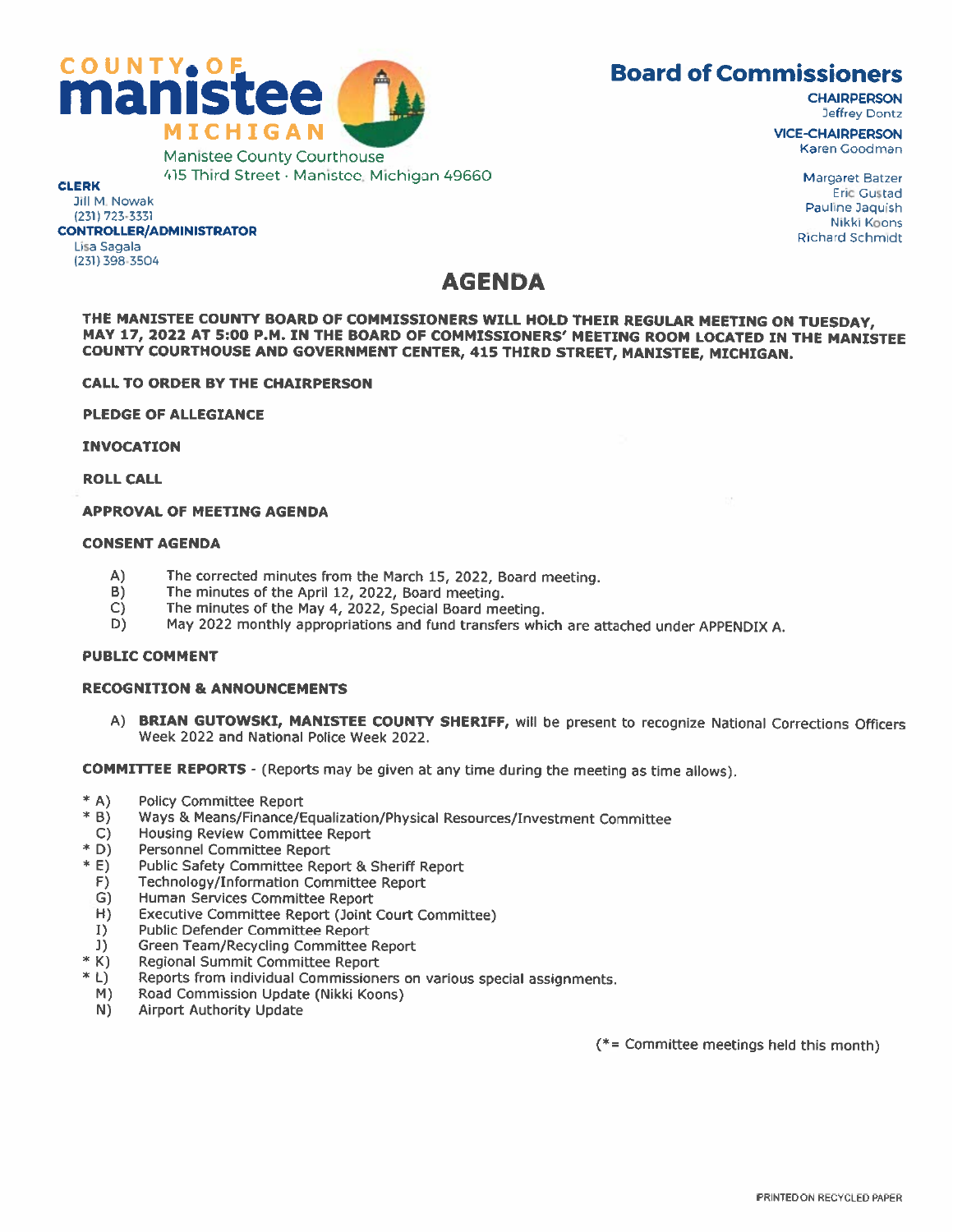#### 5:15 P.M. - BOARD/COMMISSION APPOINTMENTS

#### CENTRA WELLNESS BOARD OF DIRECTORS

Two (2) vacancies to fill an unexpired three (3) year term beginning immediately and expiring March 31, 2025. One (1) vacancy is for a Primary Consumer and one (1) vacancy is for a Secondary Consumer.

- No applications were received.

5:30 P.M. - GARY SCHWAIGER, DRAIN COMMISSIONER, will appear before the board to provide his year in review.

5:45 P.M. - MIKE SZOKOLA, PLANNING DIRECTOR, will request the adoption of the Soil Erosion Sediment Control Ordinance.

MISCELLANEOUS CONTROLLER AND BOARD ITEMS. (These items may be considered at any time during the meeting as time allows).

- 1. Resolution #2022-07. Resolution to declare May 2022 as Mental Health Awareness Month.
- 2. Strategic Plan Update Discussion

#### CORRESPONDENCE

- 3. Planning Department updates.
- 4. Resolutions from various counties.

#### PUBLIC COMMENT

#### ADJOURNMENT

visit: www.manisteecountymi.gov to view the County Directory, Calendar of Events, Meeting Reports (under Board of Commissioners), etc.

[M:\OFFICE - Admin Sec -RACHEL\Agendas]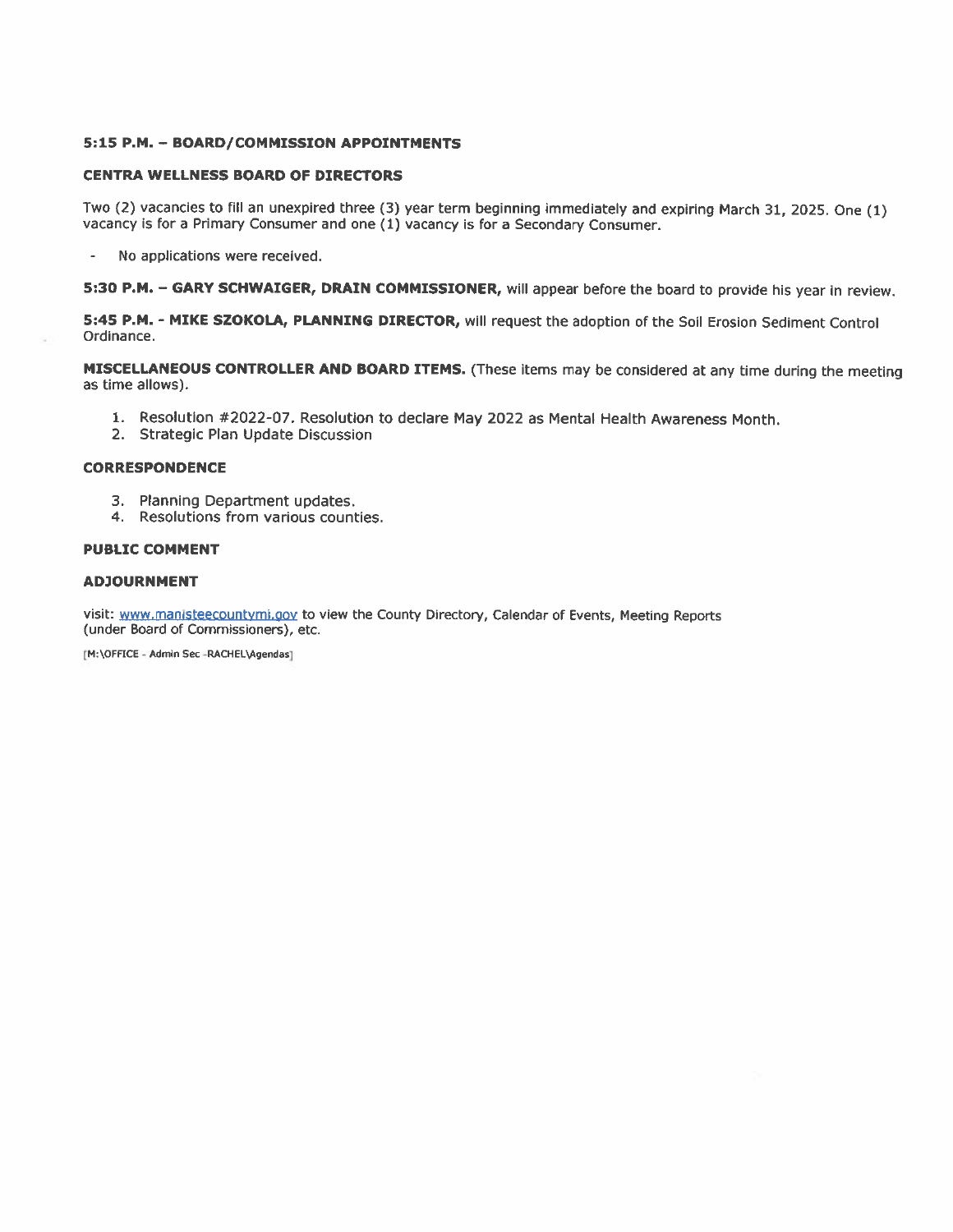# APPENDIX A

# 2022 CONSENT AGENDA

## **MONTHLY APPROPRIATIONS - May 2022**

| District Health Dept. #10 Appropriation<br><b>Centra Wellness Network</b><br><b>TOTAL</b>                                                                 | \$13,392.46<br>\$13,356.00<br>\$26,748.46 |
|-----------------------------------------------------------------------------------------------------------------------------------------------------------|-------------------------------------------|
| <b>FUND TRANSFERS - May 2022</b>                                                                                                                          |                                           |
| <b>Transfer from General Fund Line Item</b><br>#101 103 999.013 "Transfer-Airport Fund"<br>to the Airport Fund $#295(1/12)$                               | \$10,833.33                               |
| <b>Transfer from General Fund Line Item</b><br>#101 131 999.002 "Transfer-Law Library Fund"<br>to the Law Library Fund #269 (100%)                        | \$0.00                                    |
| <b>Transfer from General Fund Line Item</b><br>#101 265 999.008 "Transfer-Capital Improvement<br>Fund" to the Capital Improvement Fund #251 (100%)        | \$0.00                                    |
| Transfer from General Fund Line Item<br>#101 142 999.015 "Transfer Out-Child Care"<br>to the Child Care Fund $#292(1/12)$                                 | \$14,339.25                               |
| <b>Transfer from General Fund Line Item</b><br>#101 265 999.009 "Transfer Out-Building Authority Fund"<br>to the Building Authority Debt Fund #369 (1/12) | \$13,083.33                               |
| <b>Transfer from General Fund Line Item</b><br>#101 103 999.024 "Transfer Out-Recycling Fund"<br>to the Recycling Fund $#225(100%)$                       | \$0.00                                    |
| Transfer from General Fund Line Item<br>#101 351 999.010 "Jail Loan Payment Fund Transfer"<br>to the Tax Revolving Fund (100%)                            | \$0.00                                    |
| <b>Transfer from General Fund Line Item</b><br>#101 682 999.020 "Transfer Out-Other Funds"<br>to the Soldiers & Sailors Relief Fund #293 (100%)           | \$0.00                                    |